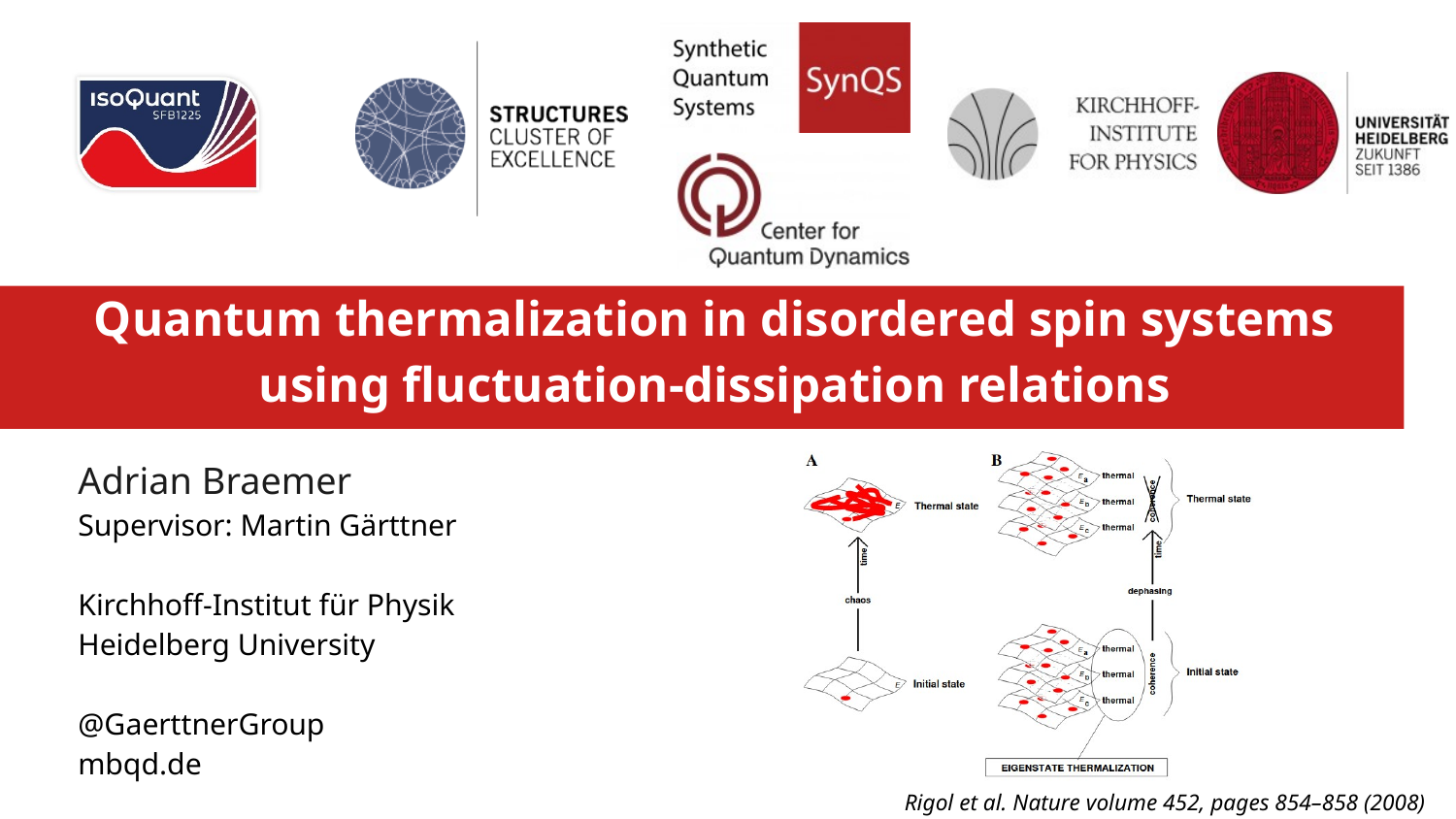## **Introduction**



*Deutsch: Phys. Rev. A 43, 2046 Schuckert & Knap: Phys. Rev. Res. 2, 043315 (2020)*

Two-time expectation values  $\langle \hat{O}_1(T_1) \hat{O}_2(T_2) \rangle$ 

Use Fluctuation-Dissipation relations to check  $\rightarrow$ Theory independent!  $\rightarrow$ necessary condition  $ETH \Rightarrow FDR$ 

2 APS March Meeting 15.03.2021 2 APS March Meeting 15.03.2021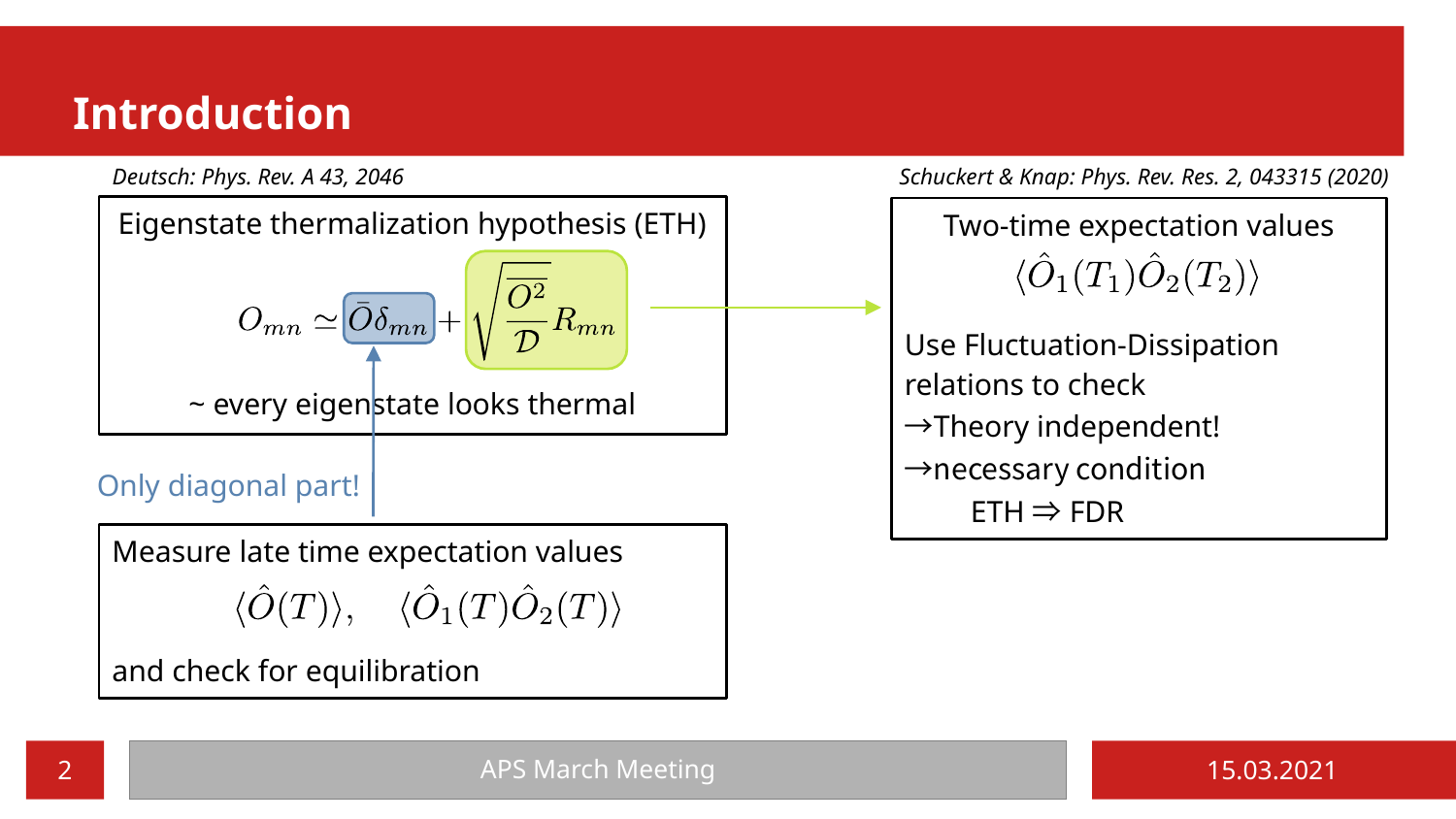## **Fluctuation-Dissipation Relations (FDR)**

#### Thermal Fluctuations

Statistical function:

$$
F(T,\tau) = \frac{1}{2} \left\langle \left\{ \hat{A}(T+\tau), \hat{B}(T-\tau) \right\} \right\rangle
$$

Measure via:

- $\cdot$  Ancilla + Noise
- Random unitaries *Elben PRL 120, 050406*

Dissipation of Perturbations Spectral function:  $\rho(T,\tau)=\langle\left[\hat{A}(T+\tau),\hat{B}(T-\tau)\right]\rangle$ 

#### Measure via:

- Linear response *Vermersch PRX 9, 021061*
- Ramsey sequences *Knap PRL 111, 147205*



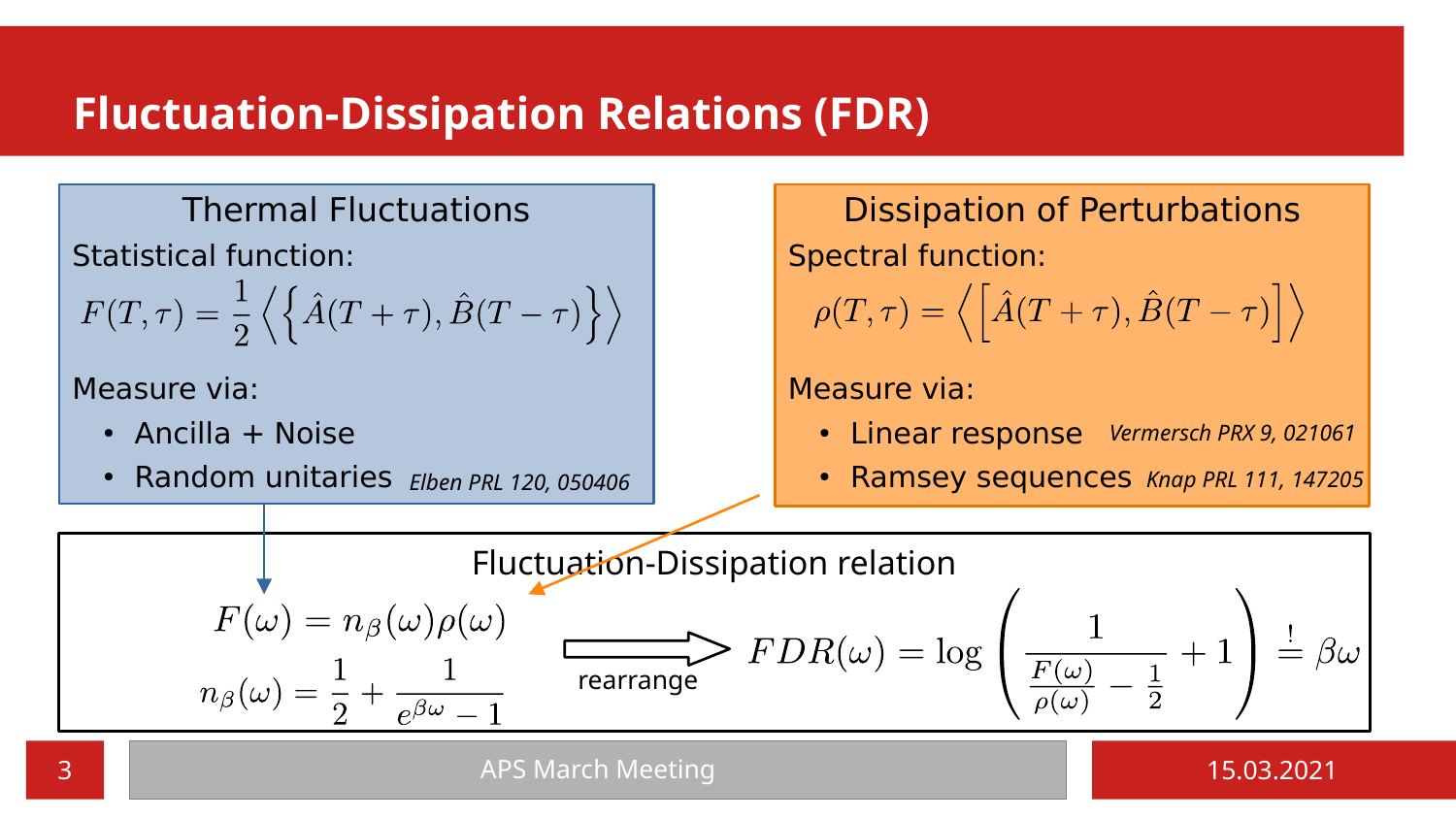## **Standard Model for Many-body Localization (MBL)**

Using exact diagonalization Extract inv. Temperature β: h Transition @ h=3.5 Thermal phase (ETH) Eigenstates look locally thermal MBL phase Eigenstates localized Local conserved quantities *Pal & Huse Phys. Rev. B 82, 174411 (2010)*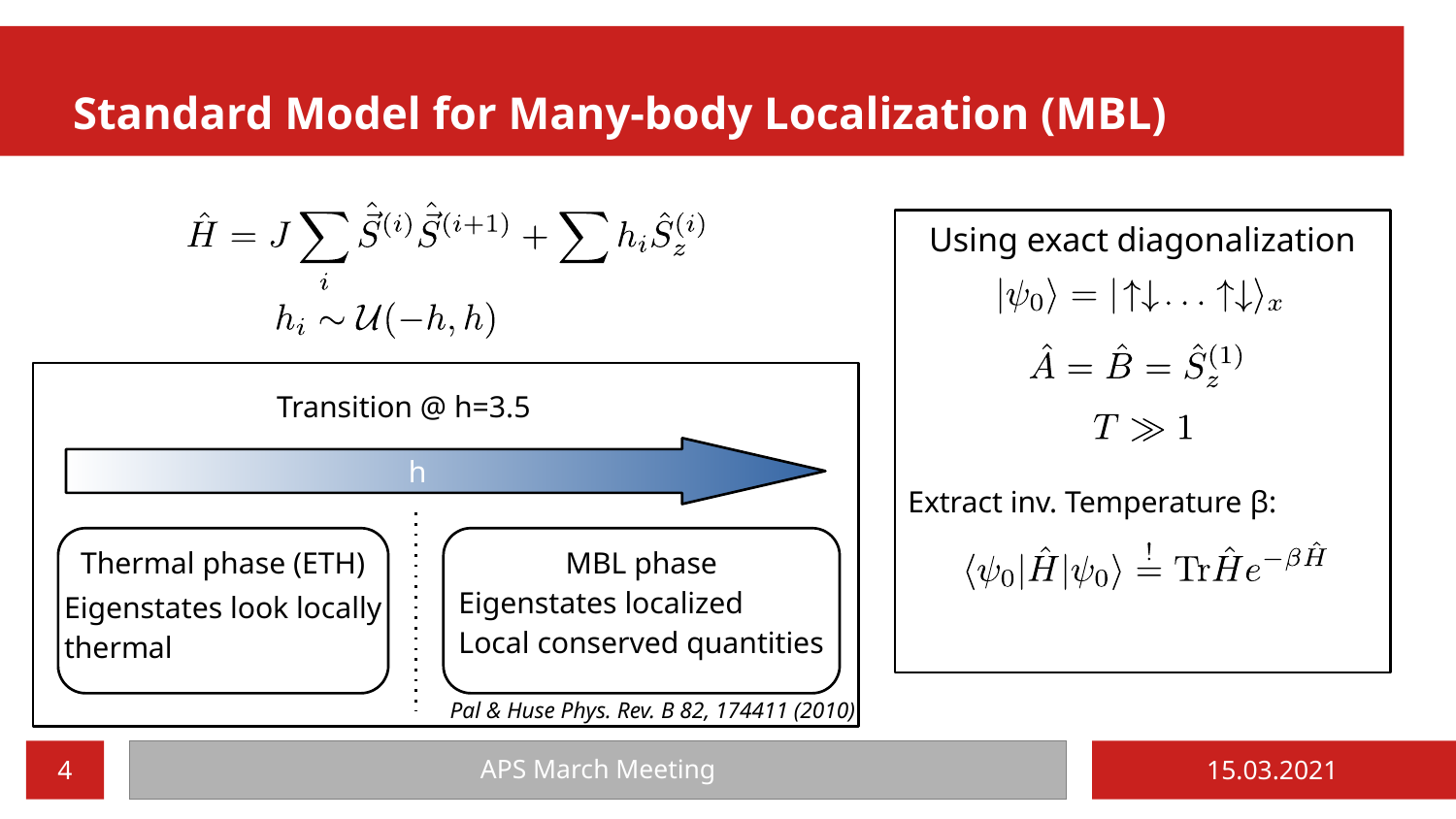#### **MBL Model (weak disorder – thermalizing phase)**

 $0.15$  $0.10$ 0.05  $0.00$  $F(\omega)$  $\rho(\omega)$  $n_s(\omega)\rho(\omega)$  $-0.05$  $-2$  $\overline{3}$  $-3$  $^{-1}$ **FDR**  $-2$ linear fit  $-\beta\omega$  $-3$ 

 $\overline{2}$ 



Single shot **Disorder average** 



Parameters  $h=0.5$  $|\psi_0\rangle = |\uparrow\downarrow \dots \uparrow\downarrow\rangle_x$ <br> $\hat{A} = \hat{B} = \hat{S}_z^{(1)}$ 

**5 APS March Meeting 15.03.2021 15.03.2021** 



 $-3$ 

 $-2$ 

 $^{-1}$ 

 $\frac{0}{\omega}$ 

 $\mathbf{1}$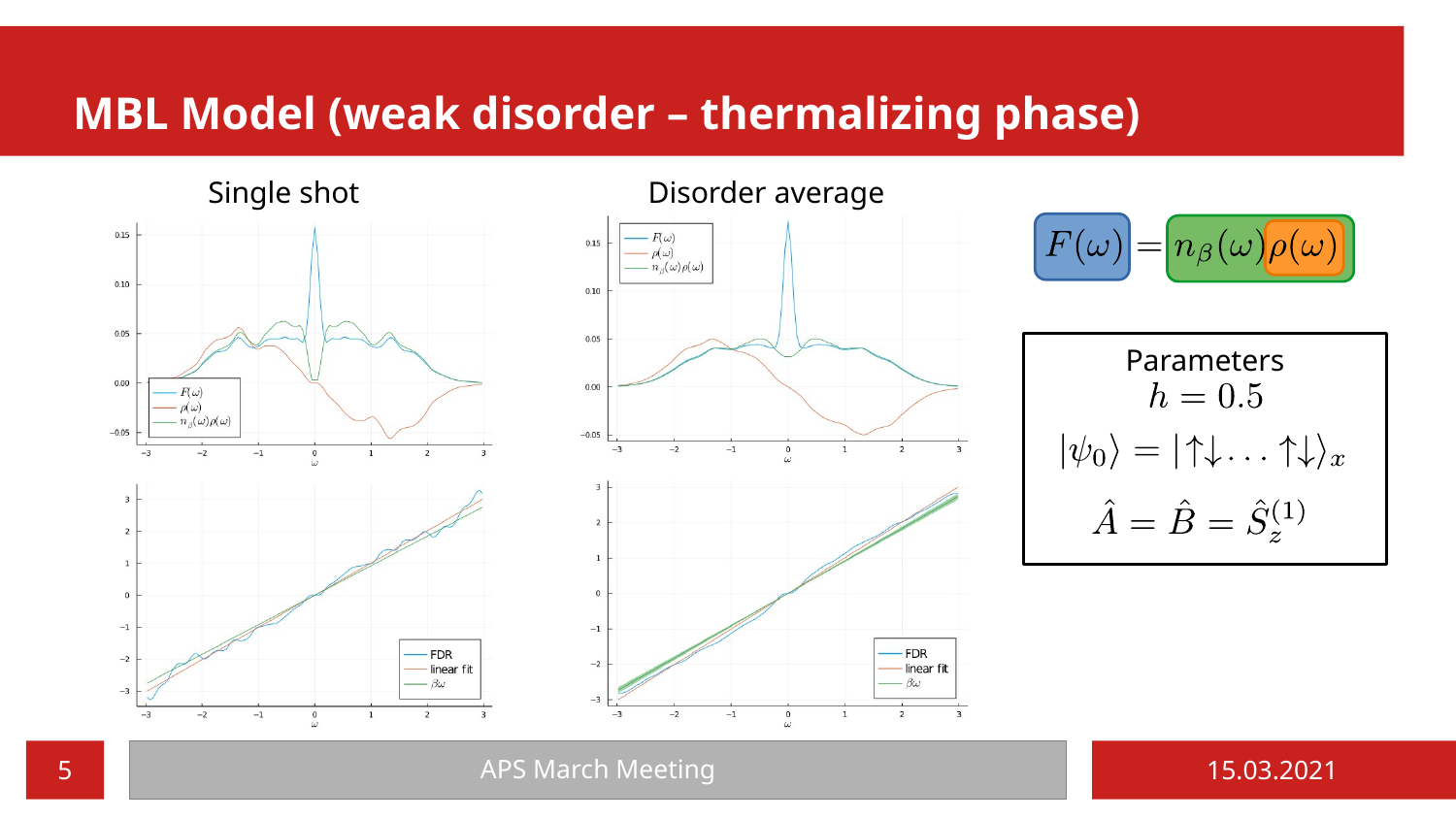## **MBL Model (strong disorder – MBL phase)**



#### Single shot **Disorder average**



$$
F(\omega) = n_{\beta}(\omega) \rho(\omega)
$$

$$
\begin{aligned}\n\text{Parameters} \\
h &= 6.5 \\
|\psi_0\rangle &= |\uparrow\downarrow \dots \uparrow\downarrow\rangle_x \\
\hat{A} &= \hat{B} = \hat{S}_z^{(1)}\n\end{aligned}
$$

**6 APS March Meeting 15.03.2021 15.03.2021**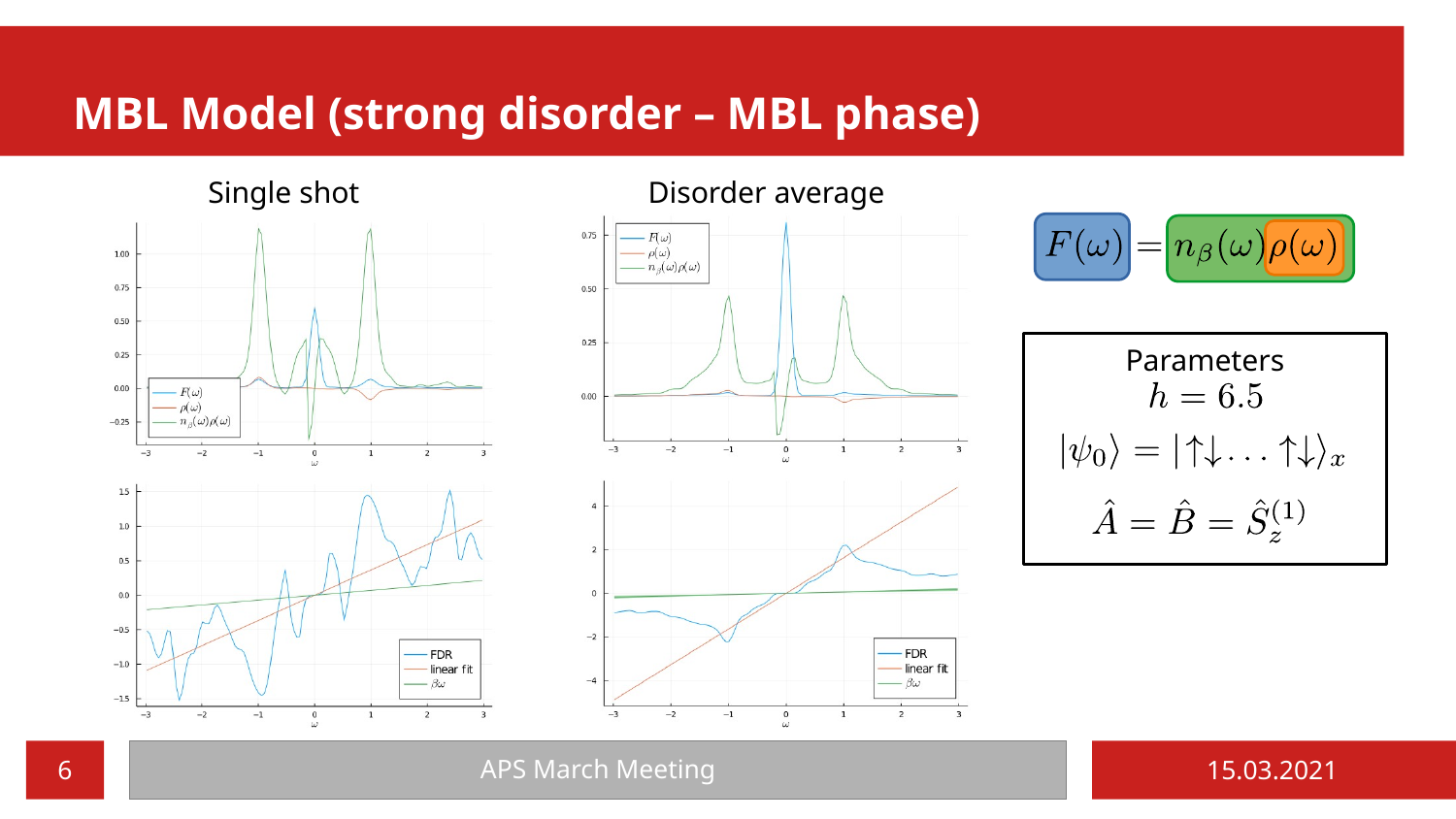#### **MBL Model (strong disorder – MBL phase)**



**7** APS March Meeting 15.03.2021 15.03.2021